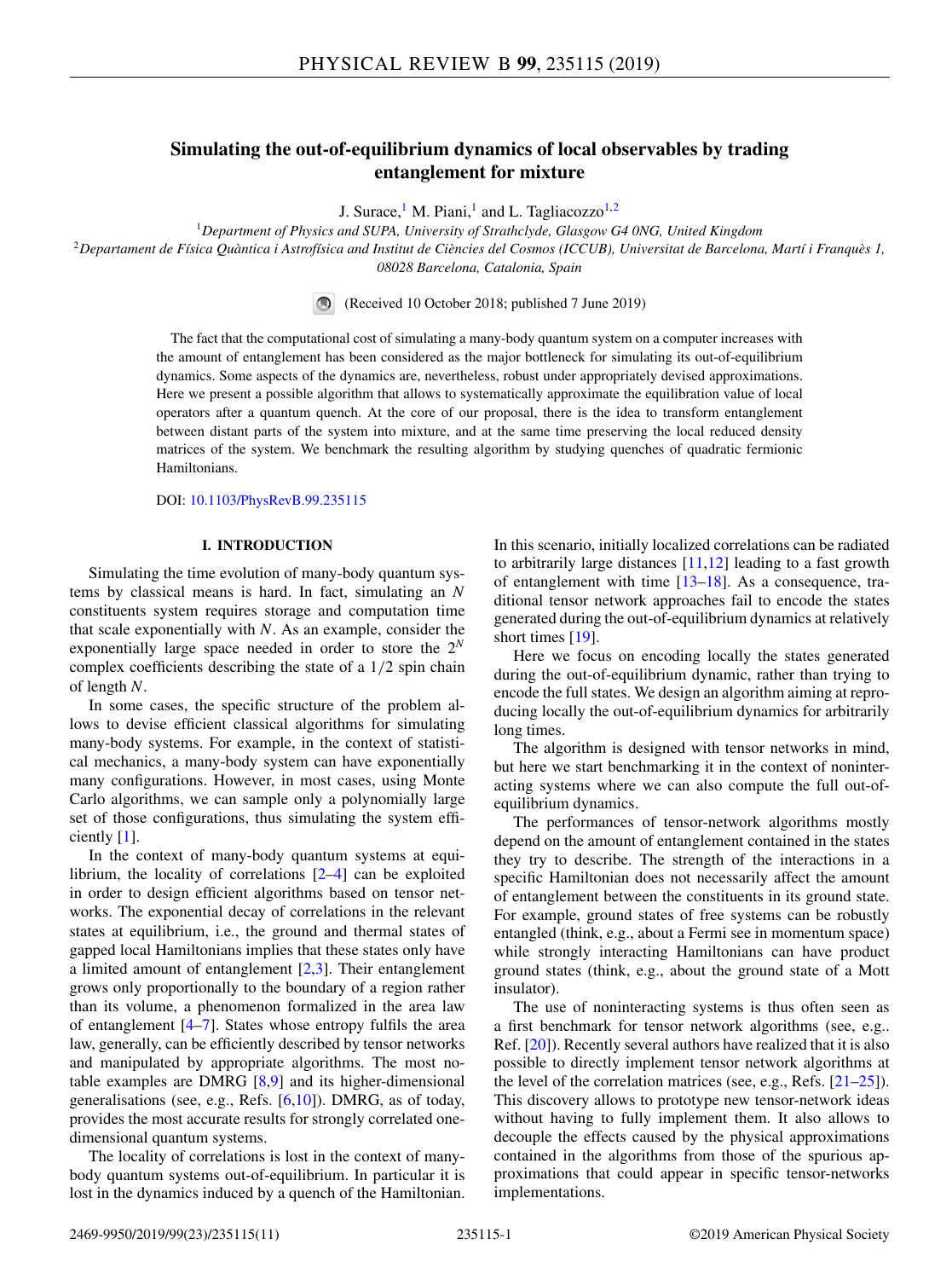For these reasons, here we benchmark a new tensor network algorithm at the level of correlation matrices in the case of free-fermions. In particular, we approximate the outof-equilibrium dynamics of a free fermionic system by only using its short-range correlations.

This is only possible by trading entanglement with mixture during the out-of-equilibrium evolution (similarly to what happens in the algorithm proposed in Refs. [\[26,27\]](#page-10-0)). As a result, we can approximate the robustly entangled pure states generated during the evolution with slightly entangled mixed states.

Crucially those mixed states are locally indistinguishable from the pure state they approximate. In this way, we aim at performing the full out-of-equilibrium dynamics in a subspace of slightly entangled states that we can encode with tensor networks.

We show that despite, the rough approximations involved in such an algorithm, we are still able to accurately predict the correct equilibration value of local observables and their approach to equilibrium. This fact relies on the robustness of the equilibration process in spite of ignoring the longdistance correlations generated during the out-of-equilibrium evolution.

#### **II. ROBUST ASPECTS OF QUANTUM QUENCHES**

In the following, we focus on the out-of-equilibrium dynamics after a quantum quench [\[28\]](#page-10-0). Initially the system is at equilibrium, say in the ground state  $|\psi\rangle$  of some local Hamiltonian *H*. The Hamiltonian is abruptly changed from *H* to  $\tilde{H}$ , quenching the system out-of-equilibrium. The corresponding evolution is described by

$$
|\psi(t)\rangle = e^{-it\tilde{H}}|\psi\rangle.
$$
 (1)

Cardy and Calabrese [\[11\]](#page-9-0) showed that in this setting the entanglement entropy between two different partitions of  $|\psi(t)\rangle$  grows linearly in time, a footprint of the radiation of the correlation as pseudoparticles [\[11,](#page-9-0)[29–32\]](#page-10-0). This leads the corresponding states to become too entangled and hard to represent with standard tensor network algorithms after relatively short times  $[19,33]$  $[19,33]$ .<sup>1</sup>

The short-time dynamics is highly nonuniversal and very sensitive to the specific details of the quench. $<sup>2</sup>$  Here we try</sup> to address robust features of the out-of-equilibrium dynamics after a quench, that is, features that are not too sensitive to the specific details of the quench. One of such features is the equilibration of local observables occurring at long times after the quench.

In most cases, the values of the relaxed local observables are indistinguishable from those computed on the *diagonal* *ensemble* (DE) defined as

$$
\rho_{\text{DE}(\tilde{H})} := \sum_{n} |E_n\rangle \langle E_n | \rho | E_n \rangle \langle E_n |,\tag{2}
$$

where  $\{|E_n\rangle\}_n$  are the eigenvectors of the Hamiltonian  $\tilde{H}$ driving the dynamics and  $\rho$  encodes the state of the system before the quench. That is, if an observable *A* equilibrates, at late times after the quench  $\langle A(t) \rangle \simeq \text{Tr}[A\rho_{DE(\tilde{H})}]$ . The direct construction of the DE is exponentially hard.

In the generic cases, the DE is locally approximated by a Gibbs Ensemble (GE) as a consequence of the *eigenstate thermalisation hypothesis* (ETH) [\[34–39\]](#page-10-0). The temperature of the Gibbs ensemble only depends on the energy of the initial state unveiling a high degree of robustness in the process of thermalisation.

For those systems described by a local Hamiltonian, the energy is conserved if we conserve short-range correlations. As a result, by designing an approximate dynamics conserving short-range correlations, the robustness of the thermalisation process forces the convergence to the correct state, in spite of discarding the long-range correlations.

The free-fermionic systems we use here as a benchmark do not satisfy the ETH, since their relaxed state depends on the initial occupation of all the free modes. These occupations are conserved during the evolution. As a result, the equilibration of these systems is locally described by *generalized Gibbs ensemble* (GGE) rather than by a GE. The GGE can be defined as the state that maximizes the entropy at fixed value of all the conserved quantities [\[30,31,36,40–47\]](#page-10-0).

The equilibrium state after a quench in free-fermionic systems thus depends on infinitely many parameters. This fact seems to spoil the robustness of the equilibration process. Luckily a weaker notion of robustness can be recovered. The occupation of the free modes can be re-expressed as the conservation of charges whose densities are defined on bounded regions of the lattice. We can thus sort the conserved charges by the dimension of the support of their density. Charges whose densities have support on smaller blocks are more local than those with support on larger blocks.

As shown in Refs. [\[44,48\]](#page-10-0), the DE is also locally approximated by a truncated version of the GDE. The latter only depends on a finite number of parameters associated with conserved charges built out of density with support smaller than a fixed finite number of sites. The accuracy of the approximation increases by including in the truncated GGE charges with larger and larger supports (see, however, Refs. [\[49–52\]](#page-10-0) for cases in which this approximation fails).

Our benchmarks with free fermions, thus rely on this weaker notion of robustness. Any algorithm correctly describing short-range correlations is forced by this weaker robustness to convergence to a truncated version of the GGE. We both design and characterize such an algorithm in the following sections.

#### **III. THE ALGORITHM**

The algorithm we introduce here is designed to work with tensor-network states. It is inspired by the original time-evolving block decimation algorithm (TEBD) [\[53\]](#page-10-0) and the time dependent density matrix renormalization group

<sup>&</sup>lt;sup>1</sup>Here we consider only systems whose excitations are extended and can be described using pseudoparticles. A treatment of different systems such as those described in Ref. [\[83\]](#page-10-0) will be performed separately.

<sup>&</sup>lt;sup>2</sup>For a detailed analysis of the universal aspects encoded in the light cone spreading of the correlations after a quench, we refer the reader to Ref. [\[84\]](#page-10-0).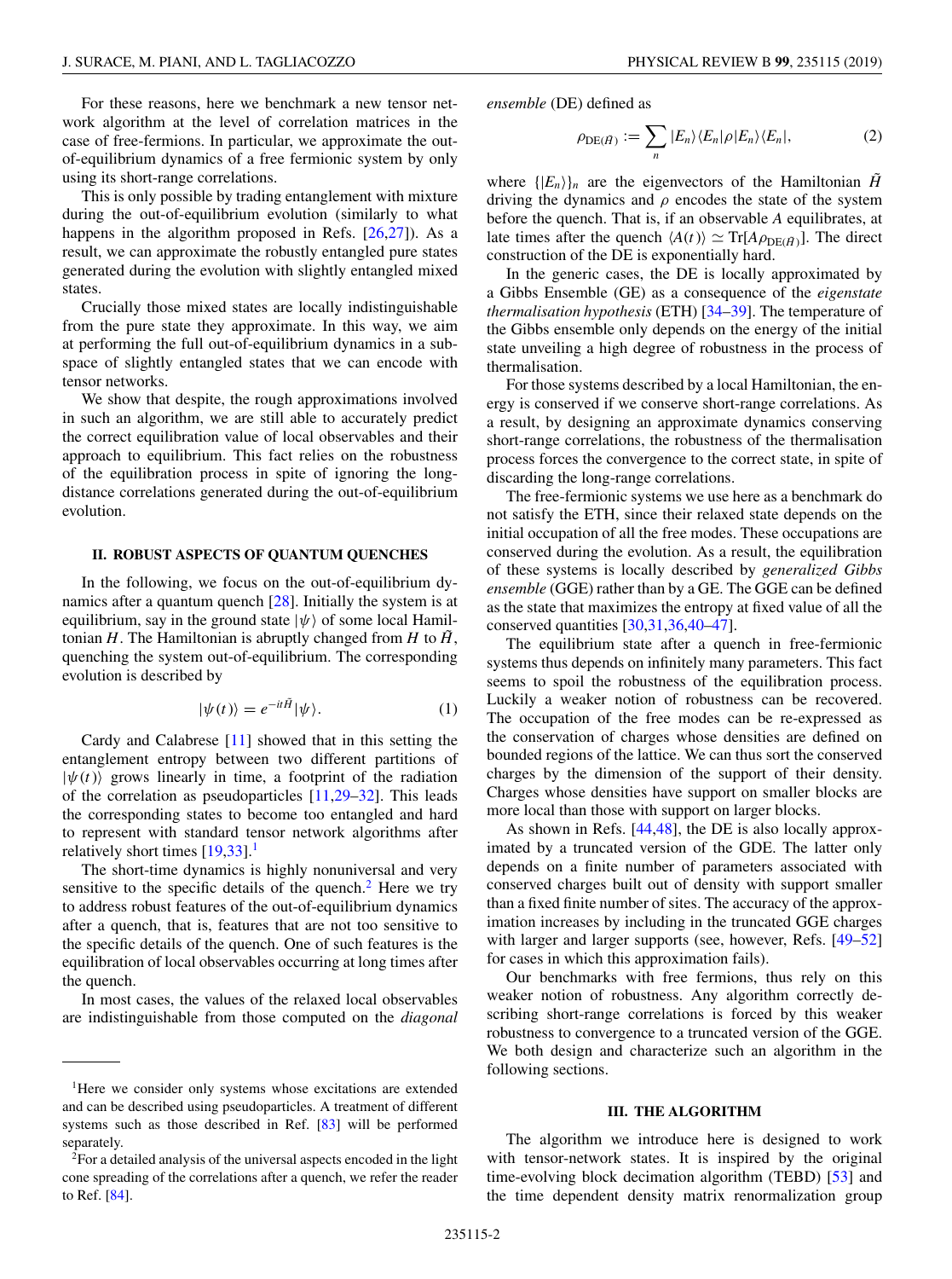<span id="page-2-0"></span>(t-DMRG) [\[54\]](#page-10-0). It exploits both our ability to encode slightly correlated states as tensor networks and to perform, almost exactly, their short-time dynamics.

Differently from all of these algorithms, it ensures that the approximated state (i) has the short-range correlations of the state we want to approximate, (ii) can be encoded with the available resources, and (iii) is a mixed state.

By using (i) we exploit the idea of robustness discussed in the previous section; with (ii) we ensure that the algorithm is practically useful, also at long times. The choice of (iii) is dictated by the observation that both the GE and GGE are mixed states.

For completeness, we start by reviewing standard tensor networks techniques for performing the out-of-equilibrium evolution of 1D systems. The main idea was put-forward by G. Vidal in the paper that introduced the TEBD [\[53\]](#page-10-0) and was later refined in several key contributions (see, e.g., the recent review on the topic [\[55\]](#page-10-0)).

Given an initial state  $|\psi(0)\rangle$  we want to evolve it for a time *t*. In formula  $|\psi(t)\rangle = \exp(-iHt) |\psi(0)\rangle$ . Even assuming we know how to encode the initial state (say, e.g., it is a product state in the local basis), we still need to apply to it  $U(t) =$ exp(−*iHt*), that is an operator that grows exponentially with the size of the system.

The general strategy can be illustrated by restricting to local Hamiltonians (see however [\[56\]](#page-10-0) for how to extend it to nonlocal ones),  $H = \sum_{\langle i,j \rangle} h_{i,j}$ , with  $h_{i,j}$  the Hamiltonian density acting on constituents *i*, *j* that are nearest neighbours on the lattice.

We subdivide the evolution in *M* small steps  $exp(-iHt)$  =  $\exp(\frac{-iHt}{M})^M = \exp(-iH\delta t)^M$  in such a way that  $\delta t = t/M$ becomes arbitrarily small. We now have to solve *M* shorttime evolutions from  $t_i \rightarrow t_i + \delta t$ , where  $t_i = (i - 1)\delta_t$  and  $i = 1, \ldots, M$ . Each evolution acts on the state that is produced by the previous step.

In order to proceed we now assume that  $|\psi(0)\rangle$ is a matrix product state (MPS), that is a state of the form  $|\psi(0)\rangle = \sum_{i_1\cdots i_N} c^{i_1\cdots i_N} |i_1,\cdots i_N\rangle$  with  $c^{i_1\cdots i_N} =$  $tr(A^{i_1} \cdot A^{i_2} \dots A^{i_{N-1}} \cdot A^{i_N})$ , where each of the *A<sup>i</sup>* is a  $D \times D$ matrix.

The *A* are thus tensors with three indices, that are typically represented by geometric shapes with three attached lines, one for each index (see panel a of Fig. 1). When the indexes are contracted (such as in the matrix-matrix multiplications defining the MPS state), the corresponding lines are joined together. As a result, the graphical representation of an MPS state is made by several elementary three leg tensors (small blue boxes in Fig. 1) connected by a line. In panel (a) of Fig. 1, we illustrate an MPS state for  $N = 12$  constituents.

The locality of the interactions allows also to approximate the operator  $U(\delta t)$ , for  $\delta t \ll 1$ , at arbitrary order in  $\delta t$  as a matrix product operator (MPO). A MPO is an operator of the form  $\hat{O} = \sum_{i_1 \cdots i_N, j_1 \cdots j_N} \hat{o}_{j_1 \cdots j_N}^{i_1 \cdots i_N} |i_1, \cdots i_N\rangle \langle j_1 \cdots j_N|$ , and  $o_{j_1...j_N}^{i_1...i_N} = tr(B_{j_1}^{i_1} \cdot B_{j_2}^{i_2} \dots B_{j_{N-1}}^{i_{N-1}} \cdot B_{j_N}^{i_N})$ , where each  $B_j^i$  is again a matrix. As a result the full  $\hat{B}$  are now tensors with four indices, and can be represented as geometric shapes with four attached lines. In panel (a) of Fig. 1, the *B* are represented as pale-blue circles, and contracted to represent the operator  $U(\delta t)$  for a chain of  $N = 12$  constituents.



FIG. 1. Tensor network scheme for the proposed algorithm. We use the standard tensor network notation where geometric shapes are tensors and their indices are represented by legs. Tensor contractions are represented by lines joining two different shapes. (a) An initial state that can be represented by a tensor network is evolved for a short time. The initial state is represented as a blue MPS, the evolution is encoded by a pale-blue MPO. The evolved system is represented by the contraction of the MPS and the MPO. (b) The evolved state becomes highly entangled and thus we approximate it with a mixed state represented here by an orange MPDO. The MPDO is obtained variationally by imposing that its reduced density matrices up to distance *m* coincide exactly with those of the evolved state. Here  $m = 3$ . Once the best MPDO approximation of the evolved state is obtained, the system is evolved again for short times. (c) The subsequent dynamics increases again the complexity beyond the one we can deal with. We repeat the approximation by using an MPDO with lower operator-Schmidt rank (in red in the figure). During the approximation we always force the local indistinguishability of the approximate state and the evolved one, up to blocks of size *m*.

The size of the  $B_j^i$  matrices increases exponentially as we want to get higher order approximations to *U* (δ*t*). As a result, one typically sticks to relatively low-order approximations of  $U(\delta t)$  in  $\delta t$  (e.g., fourth order) and carefully reduces the  $\delta t$  in order to get the required accuracy. We can thus assume that the matrices  $B^i_j$  have a fixed rank  $D_B$ .

We can perform a single step of time evolution (the TE part of the algorithm) in the tensor network notation by joining the appropriate lines of the MPO and the MPS in order to perform the required matrix vector multiplication. The TE is represented in the lower part of panel a) of Fig. 1, where we compute  $|\psi(t_1)\rangle = U(\delta t) |\psi(0)\rangle$  for  $|\psi(0)\rangle$  expressed as a MPS and  $U(\delta t)$  encoded by a MPO.

The graphical representation makes explicit that  $|\psi(t_1)\rangle$  is again a MPS, with individual tensors given by  $\tilde{A}^j = \sum_i A^i B_i^j$ . The bond dimension of  $\tilde{A}^j$  has increased from *D* to  $DD_B$ . This fact implies that the process cannot be iterated arbitrarily many times since the size of the matrices would increase exponentially growing to  $DD_B^n$  after *n* iterations.

We thus need to introduce an approximation step, that in the original framework is called the block decimation (BD). The idea introduced by Vidal in Ref. [\[53\]](#page-10-0), is to simplify  $|\psi(t_1)\rangle$  by projecting the MPS matrices  $\tilde{A}^j$  onto the subspace spanned just by the most relevant Schmidt vectors. These are the vectors with the largest Schmidt weight.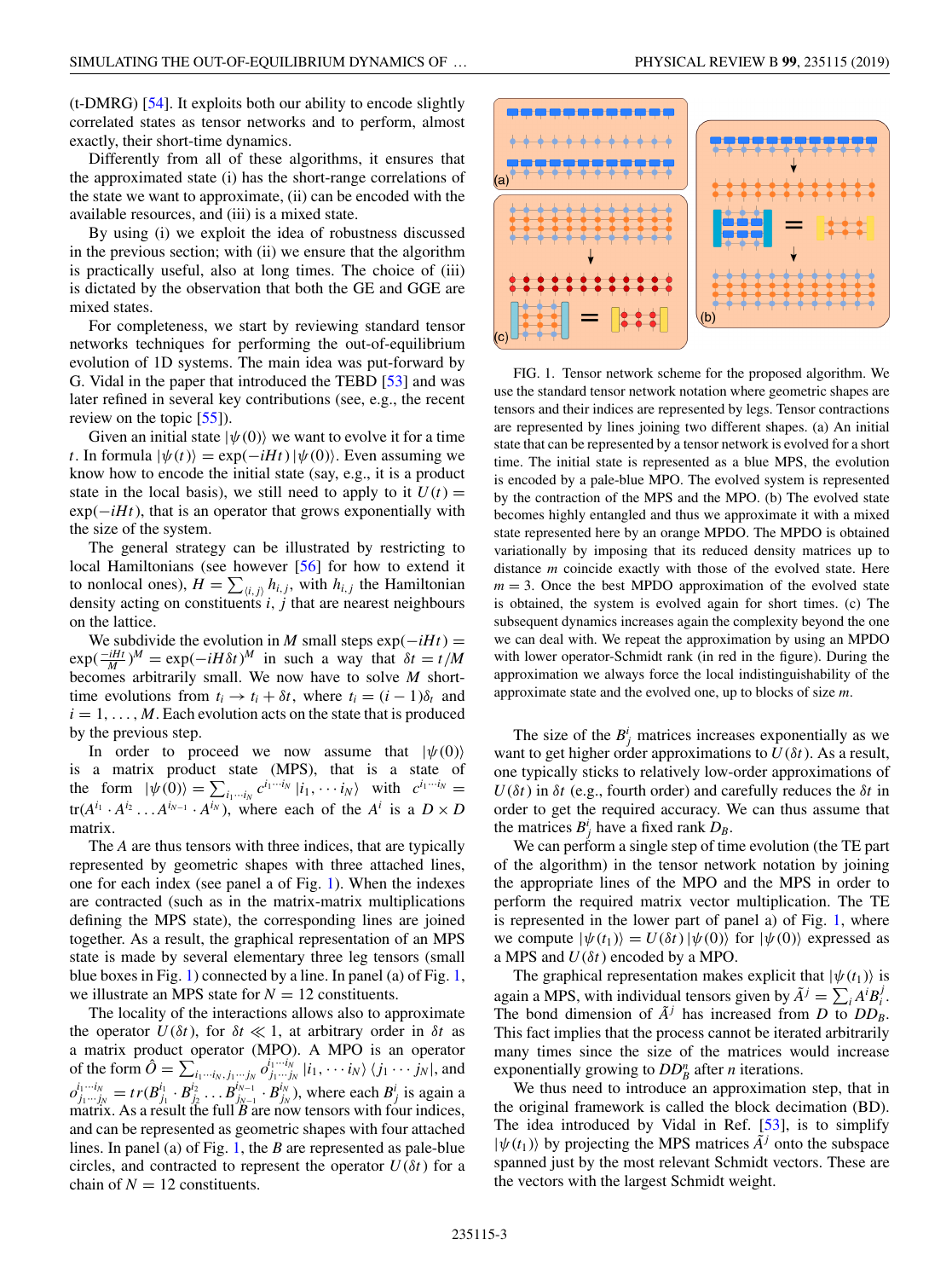If the state  $|\psi(t_1)\rangle$  is slightly entangled, this projection can be done almost exactly and effectively reduces the size of the MPS matrices  $\overline{A}^j$  to  $\overline{D} \ll DD_B$ . In these specific scenarios, one can thus iterate the procedure successfully several times and perform the evolution of the system for moderately long times.

In a generic out-of-equilibrium scenario, however, the entanglement of a partition of the state grows linearly in time [\[11\]](#page-9-0). This means that the number of degrees of freedom required to describe a block of the system grows exponentially in time and the BD truncation step of the standard TEBD algorithm produces a  $\bar{D} \simeq DD_B$ . The truncation step thus fails to reduce the computational cost of the dynamic and the TEBD evolution remains exponentially expensive.

In generic cases, the TEBD simulations are limited to short times since very soon the required computational resources exceed the available ones. Though we have presented the standard TEBD algorithm the same reasoning applies to any algorithm trying to perform the time-evolution of a state in a MPS form.

Here we present an alternative algorithm, that aims at using a different approximation step to the BD of the TEBD and a different encoding of the state. Similarly to the TEBD algorithm, our algorithm starts with an exact small step of time evolution  $\delta t$ , as illustrated in panel a) of Fig. [1.](#page-2-0) We also assume that initially the state of the system is encoded in an MPS. We assume that during the short-time evolution generated by the MPO encoding  $U(\delta t) = \exp(-iH\delta t)$ , the rank of the MPS increases to a value we can still safely encode.

We want to be able to iterate arbitrarily many time the procedure in the cases were we know that the rank of the MPS would increase exponentially with the number of iterations. We thus need to trade the MPS representation for a different one that should make the algorithm scalable to larger times.

We indeed know that (at least for large-enough times) the complexity of the evolved states is encoded in very nonlocal correlations, and the corresponding states are locally indistinguishable from simpler mixed states. This is indeed the essence of thermalization and suggests we should try to use mixed-states rather than pure ones.

In order to find such mixed states, we first compute the reduced density matrix of a region of *m* spins, by tracing out the remaining  $N - m$  spins. This is graphically represented in panel (b) of Fig. [1,](#page-2-0) where the contractions of all the spins to the left and right of the  $m = 3$  region are represented by vertical rectangles. The resulting reduced density matrix of three spins is encoded in the tensor network contraction shown on the left of the second line of panel (b) of Fig. [1.](#page-2-0)

We proceed by performing a Schmidt decomposition of the reduced density matrix expressing the result as a matrixproduct density operator, MPDO [\[33,57\]](#page-10-0) [shown in orange in the second line of panel (b) of Fig. [1\]](#page-2-0). Appealing to the translational invariance of the state we neglect the boundary terms in the TN contraction of the reduced density matrix of the state, and use the local MPDO tensor in order to build a trial mixed state. That state is mixed, but not yet locally indistinguishable from the evolved pure state. We thus start the variational optimisation that will ensure the local indistinguishability.

Morally thus, the algorithm consists in trading the evolved state [the first line of the panel (b)] for a mixed state  $\rho(0)$ encoded by a MPDO represented in orange in the second line of the panel. The tensors defining the MPDO are variationally optimized, by starting from the tensors obtained from the Schmidt decomposition of the reduced density matrix of a region as we just described.

The cost function of the optimisation (a measure of the distance between the original reduced density matrix and the one obtained from the mixed state) forces the resulting mixed state to become locally indistinguishable from the evolved state. This condition is encoded in the equality in the third line of the panel. There the vertical rectangles (blue on the left and yellow on the right) encode the contraction of the tensor network originating from tracing the constituents outside the region we are interested in and can be easily computed with standard tensor network techniques.

We stress once more that the choice of a local cost function for the variational optimisation of the tensors, together with trading pure states for mixed states, constitute the main differences with respect to the MPS based algorithm. If most of the complexity of the evolved state comes from correlations at large distances (as it does in simple quenches), the MPDO bond dimension (that encodes the correlations at short distances) can be reduced at much smaller value than the bond dimension required to describe the original state.<sup>3</sup>

The maximum MPDO Schmidt rank is also fixed by the available computational resources as in any other tensor network algorithm. In addition to the MPDO Schmidt rank, the size of the region over which the MPDO and the original state are indistinguishable constitutes a new refinement parameter *m*. When  $m \rightarrow N$ , where *N* is the system size, we are morally very close to MPS based algorithms. Here we thus focus on the opposite limit, where we expect our algorithm to strongly deviate from the standard ones. We want to characterize the algorithm at fixed  $m \ll N$ . This is the reason why in Fig. [1](#page-2-0) we have presented the case of  $m = 3$ .

As for the standard TEBD algorithms, once the optimal MPDO is found, we iterate the procedure, as shown in panel (c) of Fig. [1.](#page-2-0) Here we evolve the system for a certain extra time  $\rho(t) = U^{\dagger}(t)\rho(0)U(t)$ , shown in the first line of the panel, and then we truncate its operator Schmidt rank to the preestablished maximal value obtaining the MPDO represented in red in the second line of the panel. The truncation is performed always variationally, without affecting the local correlations as a consequence of the equality in the third raw of the panel.

Summarising, the main idea is to transform the entanglement present in the initial state into mixture, something that is natural in the context of thermalisation at large times. In order to perform this transformation gradually, starting already at relatively short times, we need to force that the mixed states we use are locally indistinguishable from the evolved state.

 $3A$  simple example is the state of four spin  $1/2$  constituents  $|S(24)S(13)\rangle$ , where the  $S(ij) = \frac{1}{\sqrt{2}}(|0_i 0_j \rangle + |1_i 1_j \rangle)$ . This state written as an MPS  $c^{i_1,i_2,i_3,i_4} = Ai_1Ai_2Ai_3Ai_4$  requires *A* with bond dimension 2. However, the reduced density matrix  $\rho(23)$  is the tensor product  $\rho(2)\rho(3)$  and thus has operator Schmidt rank 1.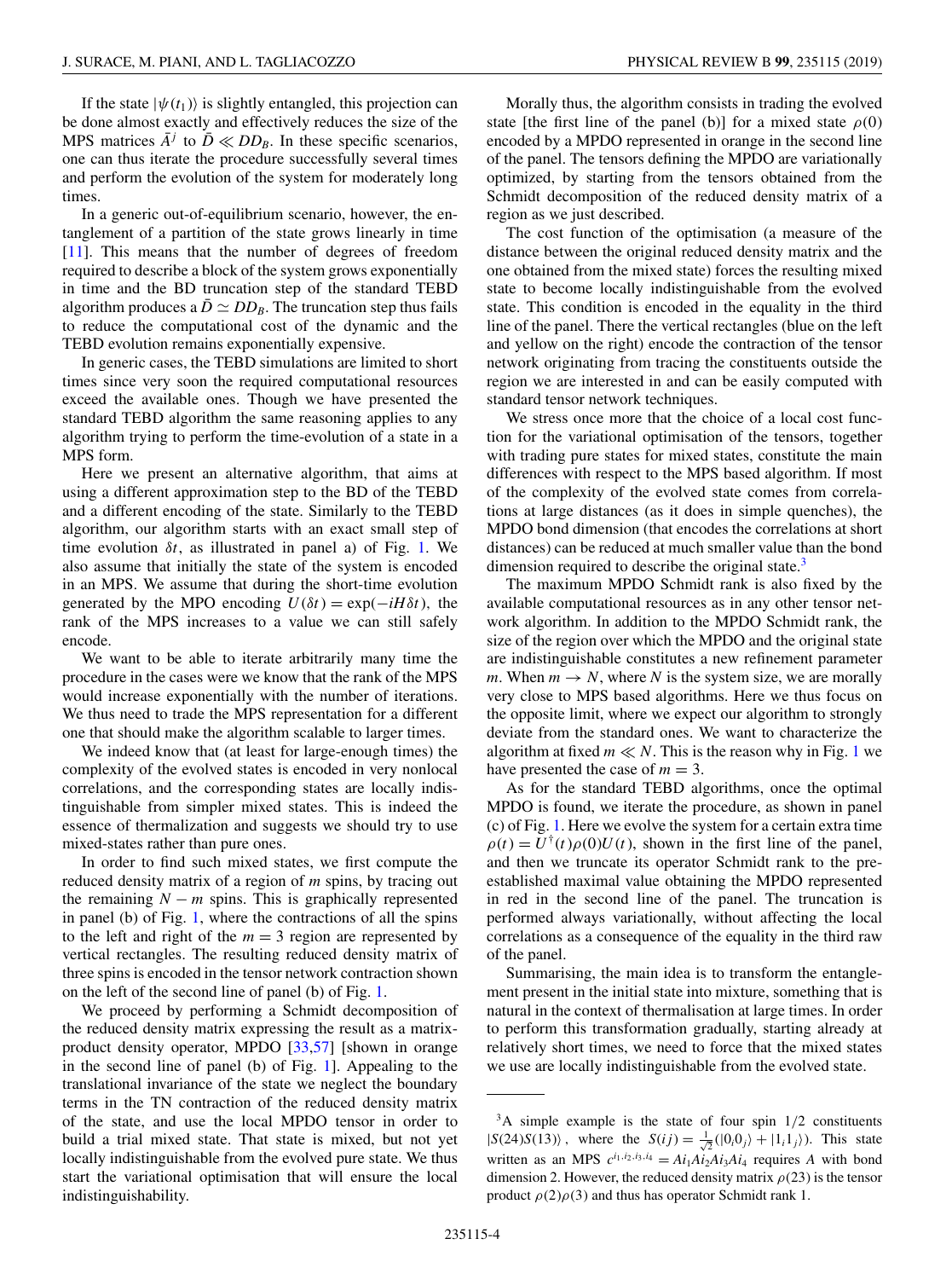<span id="page-4-0"></span>Our algorithm thus implements Jayne's principle [\[58,59\]](#page-10-0), we are designing an approximate dynamics where at each step the entropy grows due to the fact that some of the generated entanglement is transformed into mixture. At the same time, the "relevant" conserved quantities (i.e., conserved quantities built out of local densities) are protected from the approximations and thus kept constant. We thus expect that, as a consequence of the robustness of the equilibration, the process will equilibrate to a state locally indistinguishable from the DE. Furthermore, in the process we avoid diagonalizing the full Hamiltonian [\[60\]](#page-10-0), something unavoidable if trying to directly construct the DE.

While trading entanglement with mixture is clearly possible at very long time (this is, in the end, the essence of thermalisation), we need to understand if this is feasible at the early stages of the evolution. We thus need to understand if mixed states that are locally indistinguishable from the states produced in early stages of the evolution exist, how to construct them, and the effects they induce once used at a given time as the starting point for the subsequent evolution.

Since these are general questions that do not depend on the tensor-network formulation of the problem, we address them in the context of free-fermionic models. This allows us to separate any methodological difficulty from the physical effects that such approximation will produce. Such methodological difficulties include for example: the choice of the norm to use in order to force the equalities in Fig. [1](#page-2-0) that define the MPDO; assuming that such MPDO exists how to construct an initial guess for it that can be variationally improved; how to design a TN algorithm guaranteed to converge to the optimal MPDO starting from the initial guess; what is the extra effect of the finite operator Schmidt rank.

The relevant states of free-fermionic systems are Gaussian (see Appendix  $\overline{A}$ ). As a specific example we will consider the transverse field Ising model

$$
H(\theta) = -\sin(\theta) \sum_{i=0}^{N-1} \sigma_i^x \sigma_{i+1}^x - \cos(\theta) \sum_{i=0}^{N-1} \sigma_i^z,
$$
 (3)

that can be re-expressed as a free-fermionic Hamiltonian

$$
H(\theta) = -\sin(\theta) \sum_{i=0}^{N-1} [a_i^{\dagger} a_{i+1} - a_i a_{i+1}^{\dagger} + a_i^{\dagger} a_{i+1}^{\dagger} - a_i a_{i+1}]
$$

$$
-\cos(\theta) \sum_{i=0}^{N-1} [a_i^{\dagger} a_i - a_i a_i^{\dagger}]. \tag{4}
$$

Because of the Wick theorem a generic Gaussian state is fully characterized by the two point correlation functions which can be organized in the so called symbol or correlation matrix [\[61–63\]](#page-10-0)

$$
\Lambda_{i,j} = \langle \vec{\alpha}_i \vec{\alpha}_j^{\dagger} \rangle, \tag{5}
$$

where  $\vec{\alpha}^{\dagger} = (a_1, a_2, \dots, a_N, a_1^{\dagger}, a_2^{\dagger}, \dots, a_N^{\dagger})$  is the collection of annihilation and creations operators for every site.

We benchmark our algorithm by studying the out-ofequilibrium evolution generated by a sudden quench of the Hamiltonian. We start from the ground state of the Hamiltonian (4) for a given  $\theta_0$ ,  $H(\theta_0)$  encoded in the correlation matrix  $\Lambda_0$  and we let it evolve with an Hamiltonian having the same structure, but defined with a different value of  $\theta$ ,  $H(\theta)$ .

The out-of-equilibrium evolution of free-fermionic systems can be computed exactly providing the ideal setting for benchmarking our approximate algorithm as we explain in detail in Appendixes [A](#page-8-0) and [B.](#page-8-0)

The steps of the algorithm outlined in Fig. [1](#page-2-0) can be implemented directly at the level of the correlation matrices. In particular, the truncation step corresponds to defining a truncated matrix  $T_m(\Lambda)$ , with  $m \in [0, \lfloor \frac{\overline{N}}{2} \rfloor]$ , obtained from  $\Lambda$  by setting all the matrix elements corresponding to correlations at distances  $d > m$  to zero. For every finite-size system made by *N* constituents, as *m* grows to  $m = \lfloor \frac{N}{2} \rfloor$ ,  $T_m(\Lambda) = \Lambda$  and thus the approximation becomes exact.  $T_m(\Lambda)$  indeed preserves all the reduced density matrices consisting of  $m + 1$  sites and, as a result, all the expectation values of local operators with support on  $m + 1$  consecutive sites thus implementing exactly the equality in the panels (b) and (c) of  $1$ .

As an example, in the quenches discussed here,  $m \geq 1$  is enough to conserve the energy of the system since the total energy for a transverse field Ising Hamiltonian (4) is the sum of operators with support on only two consecutive sites. For a generic Gaussian fermionic Hamiltonian sum of operators with support on at most *l* neighboring sites, the conservation of the energy is enforced by choosing  $m \geq (l - 1)$ .

At last, the truncation maps translation-invariant states to translation-invariant states, thus preserving translation invariance for every choice of *m*. We can thus build an approximate time evolution algorithm by approximating  $\Lambda$  with  $T_m(\Lambda)$  at every step of the evolution. In the specific case of the free fermions, the algorithm presented in Fig. [1](#page-2-0) translates in the following pseudocode.

**Algorithm 1** Truncated time evolution of precision *m*

| $\cdot$ | <b>procedure</b> Trunc-Evolv $(\Lambda, N_s, \delta t, m)$ |                                  |
|---------|------------------------------------------------------------|----------------------------------|
| 2:      | $t := 0$                                                   |                                  |
| 3:      | while $t < N_s$ do                                         |                                  |
| 4:      | $\Lambda := T_m(\Lambda)$                                  | $\triangleright$ Truncation step |
| 5:      | $\Lambda := Evolve(\Lambda, H(\theta_1), \delta t)$        | $\triangleright$ Evolution step  |
| 6:      | $t := t + 1$                                               |                                  |
| 7:      | end while                                                  |                                  |
| 8:      | return $\Lambda$                                           |                                  |
| 9:      | end procedure.                                             |                                  |

The evolution time step is performed via exact diagonalisation on the space of the symbol matrices that scales linearly with the dimension of the system. Details on the evolutions are reported in Appendix [B.](#page-8-0)

While the above algorithm could give the illusion that mixed states sharing the same local reduced density matrices with a given state could always be found for Gaussian states, this is not the case. Even though the truncation step preserves the local reduced density matrices of the system it does change the global state. We note, for example, that changing from a finite number to 0 the out-of-diagonal elements of a matrix, in general modifies its eigenvalues. The actual change can only be found by diagonalising the matrix before and after the truncation. As a result, the approximation that we are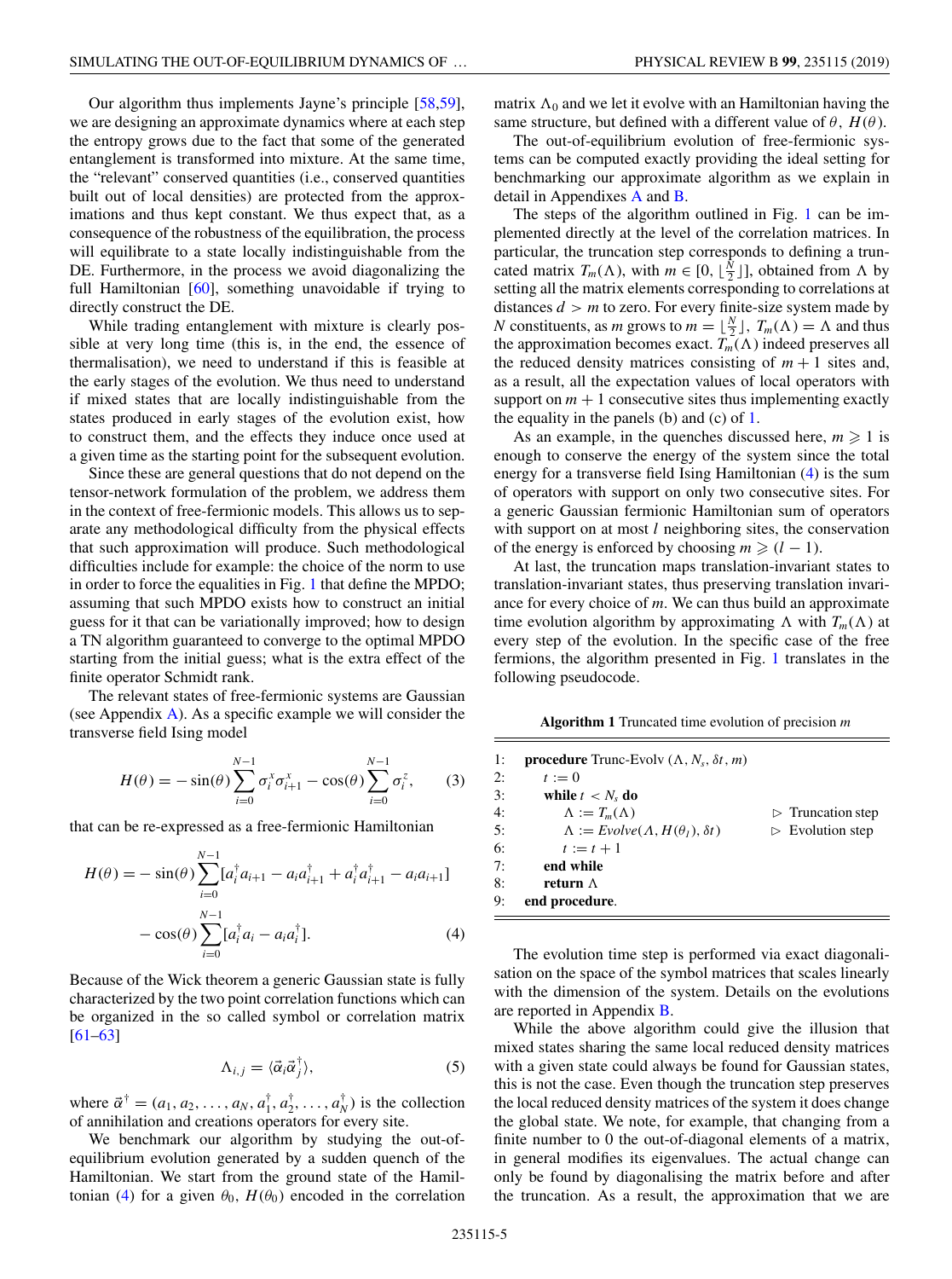performing by zeroing the correlation at distances larger than *m* can in principle spoil the positivity of the state.

If the above truncation spoils the positivity of the state, this means that we would not be able to find a state in the Hilbert space represented by the correlation matrix we are using. This does not exclude that there could be another mixed state that is still locally indistinguishable from the state we want to approximate, but at least tells us that this state is possibly hard to identify. We will monitor this specific aspect of the algorithm in the numerical analysis.

Before moving to the numerical results we note that the loss of information due to the truncation of the correlations makes the approximate dynamics not unitary. This is somehow expected. We are indeed trying to obtain a good approximation of the Gaussian diagonal ensemble  $\rho_{GDE(H)}$ whose knowledge, in general, is not sufficient to recover the initial state of the quench.

As a word of caution, our exact results refer both to the full out-of-equilibrium dynamics of the system and to the Gaussian state  $\rho_{GDE}$  (Gaussian diagonal ensemble [\[64\]](#page-10-0)) built from the symbol matrix  $\Lambda_{DE}$  [\(5\)](#page-4-0) of the DE. In general, this state can be different from the actual diagonal ensemble  $\rho_{\text{DE}}$ , in the specific case we consider here, the two states are locally indistinguishable. With a slight abuse of notation we will thus refer to the  $\rho_{\text{GDE}}$  as  $\rho_{\text{DE}}$ .<sup>4</sup>

### **IV. NUMERICAL RESULTS**

We study the dynamics for the quench  $\theta$ :  $\frac{\pi}{4} + 0.1 \rightarrow \frac{\pi}{4} + 0.3$  of the Hamiltonian (4), a quench inside the ordered phase. The results obtained for different quenches both in the disordered phase and across the phase transition are qualitatively similar as can be checked in our Appendix [C.](#page-9-0) We compare different system sizes,  $N = 1500$  sites (that we use as the thermodynamic limit) and smaller system sizes. For  $N = 1500$ , we compute the exact post-quench dynamics for very long times, up to the corresponding recurrence time  $T_R \propto 1500$ . These are the results we consider exact and we use as a benchmark.

As an intermediate system we consider  $N = 200$  sites. For this system, we compute the dynamics for all the admitted values of the parameter  $m$  up to the time  $T_R$ . In all scenarios, we use time steps of length  $\delta t = 0.25$ . The smallest system we consider contains  $N = 41$  sites since its exact evolution requires similar computational resources to the one required by our approximation of the larger systems.

We indicate with  $n = a^{\dagger} a$  the single site occupation operator (the choice of the specific site is irrelevant since the system is translationally invariant). We represent as  $\rho_N(t, m)$  the density matrix of the system of *N* sites evolved to time *t* with the truncated algorithm with a value of the refinement parameter



FIG. 2. Time evolution of the quantity  $\Delta_{N,m}(t) := \langle n \rangle_{\rho_N(t,m)}$  –  $\langle n \rangle_{\text{GDE}}$  for different values of the parameters *N* and *m*. In the inset, a zoom on the first part of the dynamics where the recurrence effects for two exacts evolution and the approximation error deriving from the truncations are visible. In the main picture, we plot the evolution for long times. The truncated dynamic converges towards the GDE more slowly than the exact one.

*m* (when *m* is not explicitly specified we are referring to the state evolved exactly). The expectation value of an operator *O* on a state  $\rho$  is indicated as  $\langle O \rangle_{\rho} = \text{Tr}[\rho O].$ 

In Fig. 2, we focus on characterising the dynamics of *n*. All other local operators behave similarly, as we show in Appendix [D](#page-9-0) where we focus on the evolution of the two sites reduced density matrices that encode the expectation value of arbitrary operators defined on two consecutive sites.

We plot the deviation of the dynamics of the single site occupation *n* from its equilibration value given by the GDE, for several systems evolved both exactly and approximately

$$
\Delta_{N,m}(t) := \langle n \rangle_{\rho_N(t,m)} - \langle n \rangle_{\text{GDE}}.\tag{6}
$$

The equilibrium value of  $\langle n \rangle_{\rho_{1500}(t)}$  tends algebraically towards the value predicted by the GDE. This is a consequence of the general results about the equilibration rate (measured as the damping of the of the envelope of the oscillations in Fig. 2) discussed in [\[65,66\]](#page-10-0). The specific operator we are considering converges towards the GDE as a power law, proportional to  $(t^{-\frac{3}{2}})$ . This rate of convergence is in perfect agreement with the predictions for the thermodynamic limit contained in Refs. [\[31,67\]](#page-10-0), confirming that the size of the system is large enough to be considered infinite.

In the exact dynamics of the smaller systems  $(N = 40$  and 200), we can clearly identify the recurrence effects by the rebirth of large oscillations at later times. It is worth noting that before the recurrence effects become evident, the dynamics of the local observable is the same for all the sizes of the systems we have considered. This is easier to observe in the inset of 2 representing a zoom of the main plot for short times,  $\frac{t}{\sin(\theta)} \in$  $[0, 280]$ . There we can also appreciate that, as expected, the recurrence time is proportional to the size of the system (in the thermodynamic limit the proportionality constant is the maximum group velocity of the pseudoparticles [\[11](#page-9-0)[,30–32\]](#page-10-0)).

<sup>&</sup>lt;sup>4</sup>In general, the possible discrepancies between  $\rho_{\text{GDE}}$  and  $\rho_{\text{DE}}$ have already been largely studied in the literature, e.g.,  $\rho_{\rm GDE}$  has been characterized numerically in Ref. [\[40\]](#page-10-0) (where it is called *fully constrained thermodynamic ensemble*) and through the recent analytical calculations presented in Refs. [\[65,66\]](#page-10-0) (where  $\rho_{\rm GDE}$  is called *Gaussian generalized Gibbs ensemble*), and we thus refer the interested reader to those publications.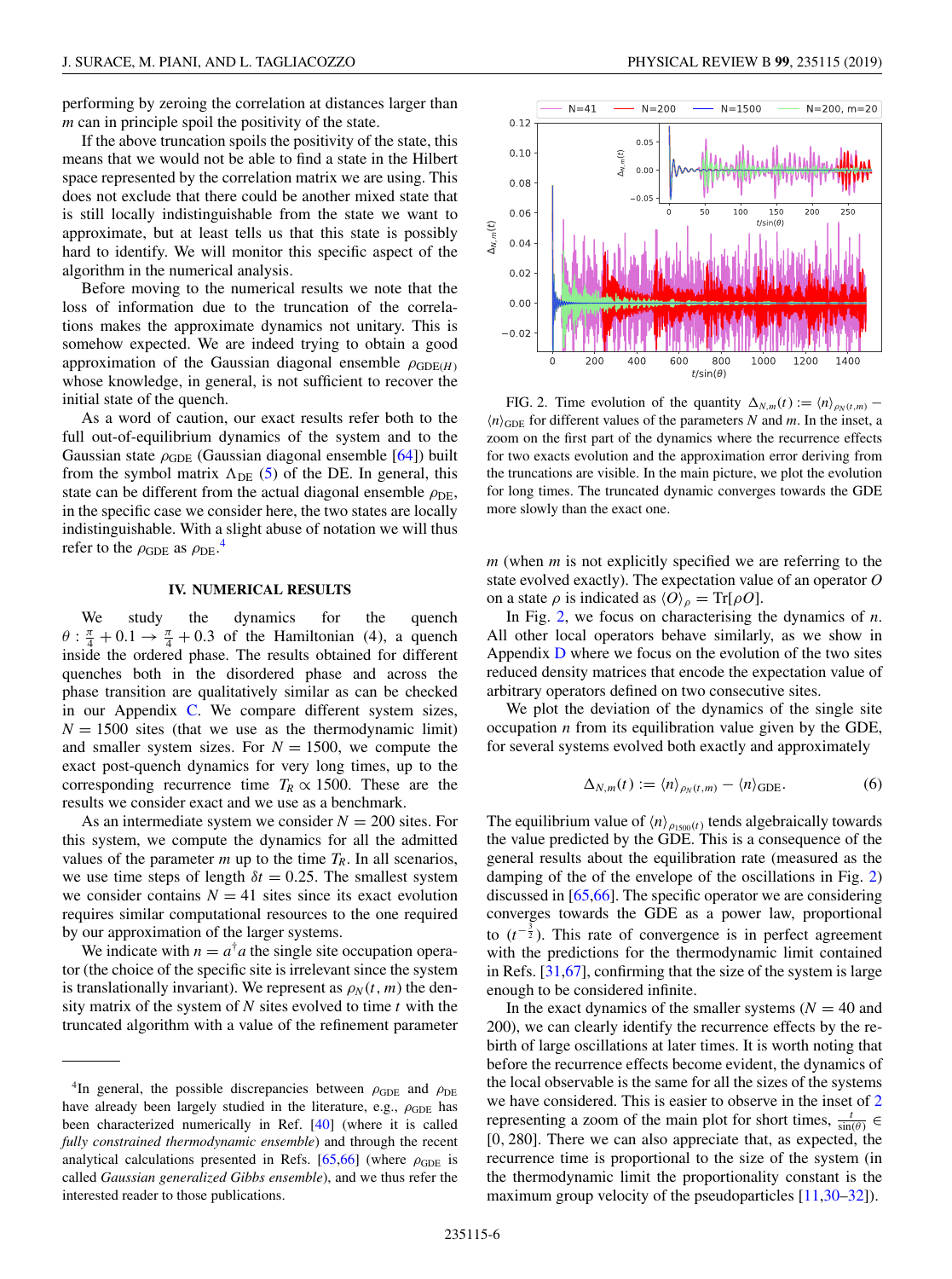<span id="page-6-0"></span>In the plot, we also present the truncated dynamics,  $\langle n \rangle_{\rho_{200}(t,20)}$ . The choice of  $m = 20$  implies that the truncation step always preserves the reduced density matrices of all the sub-systems of  $m + 1 = 21$  consecutive sites and for each site it preserves all the correlation with  $2m + 1 = 41$  sites. In order to understand the difference between our truncation scheme and the evolution of a small finite system, we also compare the results of the approximate dynamics with those of the exact dynamics for a small system of exactly  $N = 41$ sites.

As expected, the truncation does not affect the dynamics at short time. Since the initial state is the ground state of a gapped Hamiltonian its correlation functions decay exponentially with the distance  $[2,3,7]$ . During the initial steps of the evolution  $\langle n(t) \rangle_{\rho_{200}(t,20)}$  is extremely close to  $\langle n(t) \rangle_{\rho_{200}(t)}$ . When the correlations spread to distances larger than *m*, the approximation induced by the truncation becomes evident.

It is instructive to compare  $\rho_{41}(t)$  with  $\rho_{200}(t, 20)$ . In the exact evolution of the small system, the correlated regions spread apart but eventually, due to the periodic boundary conditions, meet again. They meet when each correlation front has traveled through half of the system, in this case 21 sites. When they meet, the recurrence effects they produce disturb the equilibration process of the system.

In contrast, in the truncated evolution the correlations are destroyed once spread further than 21 sites. Erasing such correlations completely changes the dynamics that deviates both from the one of the small periodic system and from that of the larger (practically infinitely large) system.

In order to quantify these modifications, we compute the truncated dynamics far beyond the recurrence time of the system with  $N = 2m + 1 = 41$ . In the main figure, we observe how  $\langle n \rangle_{\rho_{200}(t,20)}$  slowly converges towards a value close to the one predicted by the GDE. We call *e*(*m*) the value towards which each truncated evolution with parameter *m* converges. We need to both characterize how *e*(*m*) depends on *m* and how fast the truncated dynamics converges to *e*(*m*).

Both analyses are performed in Fig. 3 where we study the trend of convergence of the truncated dynamics towards its equilibration value  $e(m)$ . We furthermore study the dependence of the equilibration value *e*(*m*) from *m*.

Considering the time interval during which the approximation induced by the truncated dynamic is manifest we study the evolution of the quantity  $\log_{10} |\langle n \rangle_{\rho_N(t,m)} - e(m)|$ .

We perform a linear fit on both the exact and truncated dynamics. For the exact dynamics we considered  $e(\infty)$  =  $\langle n \rangle_{\text{GDE}}$  as equilibration value, in this case the slope of the fitting line is  $\approx 3/2$  as expected. For the truncated evolution we notice that the rate of convergence towards  $e(m)$  is qualitatively similar to the one of the exact dynamics.

At this stage it is important to notice that the exact dynamics of a finite size system will always present recurrences, while the truncated dynamics equilibrates to  $e(m)$  for every value of *m*. The dependence of *e*(*m*) on *m* is addressed in the inset of Fig. 3. The data suggest a dependence

$$
e(m) = e^{-m^{\gamma}} + \langle n \rangle_{\text{GDE}} \tag{7}
$$

with a value of  $\gamma = 0.642 \pm 0.003$  extracted by performing a best fit of Eq. (7) to our data.



FIG. 3. Logarithmic difference between  $\langle n \rangle_{\rho_N(t,m)}$  and the expected equilibration value at a given *m*, *e*(*m*), as a function of the logarithm of time. The exact dynamics converges algebraically to  $\langle n \rangle_{\text{GDE}}$ . The approximate dynamics converges algebraically to *e*(10). The two dotted lines are linear fits to the data of the dynamics. The quantity  $\langle n \rangle_{\rho_N(t)}$  converges to  $\langle n \rangle_{\text{GDE}}$  as  $t^{-\frac{3}{2}}$  for  $t < T_R$ , where  $T_R$  is the recurrence time for the given *N*. We qualitatively see that the truncated dynamics converges towards *e*(10) with a similar trend. (Inset) Here we address the dependence of *e*(*m*) on *m*. We plot the log-log difference between the equilibration values  $e(m)$  and  $\langle n \rangle_{\text{GDE}}$ as a function of  $log_{10}(m)$ . The linear dependence suggests that  $e(m)$ converges towards  $\langle n \rangle_{\text{GDE}}$  as  $(e(m) - \langle n \rangle_{\text{GDE}}) \sim e^{-m^{\gamma}}$ . Our best fit gives an estimate  $\gamma = 0.642 \pm 0.003$ .

While we have focused here on a specific local observable and a specific quench protocol, similar results are obtained for all other local observables and quench protocols as shown in Appendixes  $C$  and  $D$ .

We now turn to characterize the state of the system we obtain after the truncation steps. We first check that, as already mentioned, the purity of  $\rho_{200}(t, m)$  decreases during the evolution encoding the fact that the state becomes mixed. The truncation step of the algorithm adds mixedness to the global system, while at the same time (for  $m > 1$ ) conserving local densities, in perfect accordance with Jayne's principle.

In order to confirm this, we consider the reduced state of a block of 100 consecutive sites described by the reduced density matrix  $\rho_N^{[100]}(t, m) = Tr_{[101, ..., N]}[\rho_N(t, m)].$ 

We study the evolution of the second Renyi entropy, defined for generic density matrix  $\rho$  as  $S_2 = -\log_{10}(\text{Tr}[\rho^2])$  in Fig. [4](#page-7-0) where we plot the time evolution of  $|S_2(\rho_N^{[100]}(t, m)) S_2(\rho_{\rm GDE}^{[100]})$ , in logarithmic scale, for different values of the parameters *N* and *m*.

For the exact dynamics with  $N = 200$ ,  $S_2$  grows close to the value of  $S_2(\rho_{\text{GDE}}^{[100]})$  before starting to decrease as a result of the recurrence. It then oscillates, with a frequency fixed by the size of the system.

In the truncated dynamics, correlations are not allowed to return into the partition, therefore, once spread outside, they are lost forever. We see that, indeed, the entropy always increases getting closer to  $S_2(\rho_{\rm GDE}^{[100]})$  as *m* increases.

It is important to check if the states generated by our approximate dynamics are physical. *A priori*, the symbol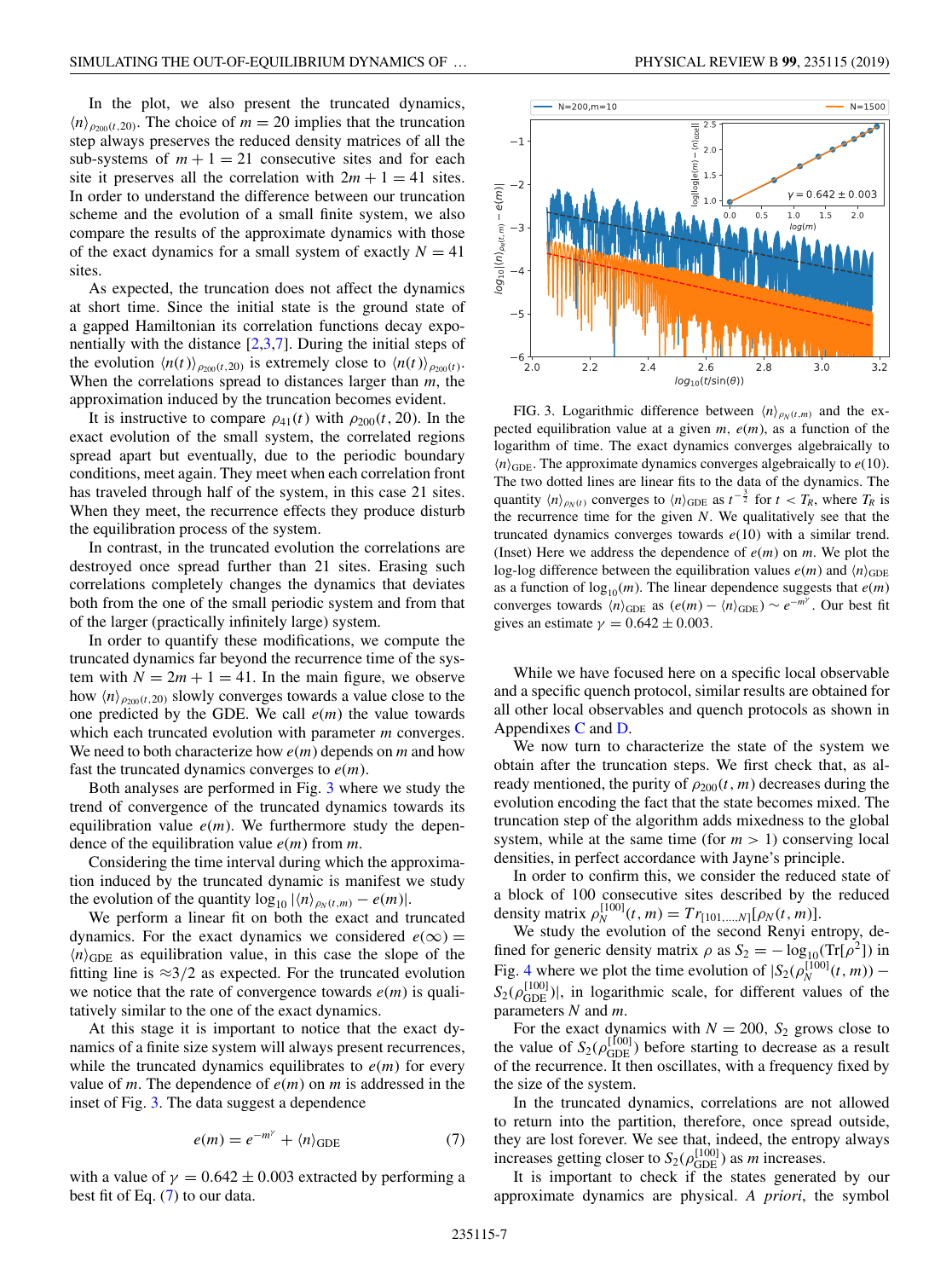<span id="page-7-0"></span>

FIG. 4. Time evolution of  $|S_2(\rho_N^{[100]}(t, m)) - S_2(\rho_{\text{GDE}}^{[100]})|$  in logarithmic scale for different values of the parameters *N* and *m*. In the exact dynamics, the recurrence effects are evident from the oscillatory behavior of the dynamics. In the truncated dynamics, correlations are not allowed to return into the partition, therefore, once spread outside, they are lost forever. We see that indeed the entropy always increases getting closer to  $S_2(\rho_{\rm GDE}^{[100]})$  as *m* increases.

matrix obtained after the truncation step is not guaranteed to represent a legitimate state of the free-fermionic Hilbert space. A matrix is a density matrix only if it is positive semidefinite. Checking if a matrix is positive requires diagonalising it, and, since the size of the matrix increases exponentially with the size of the system, this becomes unfeasible already for very small systems. In the case of tensor networks, the task is shown to be NP-hard in the dimension of the system [\[68\]](#page-10-0). Conversely, the symbol matrix  $\Lambda$  of a free-fermionic system represents a physical state if its eigenvalues are in the interval  $[0,1]$   $[62]$ .

In order to check if on average the physicality is conserved, we consider the density matrix  $\bar{\rho}(m)$  associated to the time average of the symbol matrices for each *m*,

$$
\overline{\Lambda}(m) = \frac{1}{N_s} \sum_{t=1}^{N_s} \Lambda(t \cdot \delta t, m), \tag{8}
$$

where  $N_s$  is the number of steps considered for the evolution. This check requires diagonalising the symbol matrix, an operation that scales polynomially with the system size. The eigenvalues of  $\Lambda$  appear in couples  $(\lambda_i, 1 - \lambda_i)$ .  $\Lambda$  is nonphysical if it contains at least one eigenvalue smaller than 0 (hence its partner will be larger than 1).

We thus define the quantity  $\mathcal{N}(m, x)$  that is 1 minus the sum of the negative eigenvalues of  $\Lambda(m)_x$ ,

$$
\mathcal{N}(x,m) = 1 - \frac{||\Lambda(m)_x||_{l=1} - 1}{2} = 1 - \sum_i \frac{|\lambda_i| - \lambda_i}{2}, \tag{9}
$$

where  $\Lambda(m)_x$  is the symbol matrix of  $Tr_{[1,...,N-x]}[\overline{\rho}(m)] =$  $\overline{\rho}(m)_x$  and  $\{\lambda_i\}_i$  are the eigenvalues of  $\Lambda(m)_x$ .

 $\mathcal{N}(m, x) = 1$  for a physical  $\overline{\rho}(m)_x$ , since as mentioned all the eigenvalue are in this case positive in the interval between 0 and 1.  $\mathcal{N}(m, x)$  decreases as the absolute value of the sum of negative eigenvalues of  $\Lambda(m)_x$  increases.



FIG. 5. The value of  $\mathcal{N}(m, x)$  versus *m* is plotted for different dimensions *x* of the reduced matrix  $\overline{\rho}(m)_x$ . When  $\mathcal{N}(m, x) = 1$  then  $\overline{\rho}(m)_x$  is physical. (Inset) Minimum value of the precision  $m_{\text{phys}}$  for a specific *x* such that  $\overline{\rho}(m)_x$  is physical. It is remarkable that already for moderate values of *m* the approximate state is physical over a large range of distances.

In Fig. 5, we plot  $\mathcal{N}(m, x)$  versus *m* for different values of *x*. We can see that for large enough *m* the reduced density matrices of  $\overline{\rho}(m)$  become physical for every chosen size *x*. In the inset, we plot the minimum value of precision  $m_{\text{phys}}$ required for  $\overline{\rho}(m)_x$  to be physical for every choice of its size *x*.

This fact should be related to the finite correlation length present in the GDE. In order to describe correctly the expectation value of a local operator, we just need to embed the local system into a larger system whose size exceeds the correlation length of the desired state (see, e.g., Refs. [\[69–73\]](#page-10-0)).

#### **V. CONCLUSION**

We have identified some robust aspects of the out-ofequilibrium dynamics encoded in the late-time expectation value of local operators after the quench. By exploiting this robustness we have designed an approximate algorithm that allows to predict the relaxed values of local operators with limited computational resources.

The key idea underlying the design of our algorithm is to protect from the approximations the relevant conserved quantities. These are defined as the conserved quantities built out of local densities. The degree of locality of such conserved quantities naturally acts as the refinement parameter of the algorithm allowing to increase the precision of the results by increasing the computational cost.

We have benchmarked the algorithm in the case of freefermionic systems where the algorithm can be implemented very easily at the level of the correlation matrices. Here the approximation required by the algorithm corresponds to discarding those elements of the correlation matrices [\(5\)](#page-4-0) that are at distance larger than a certain cutoff distance *m* from the diagonals.

We have observed that for modest values of *m* the results are in good agreement with the exact ones. Furthermore,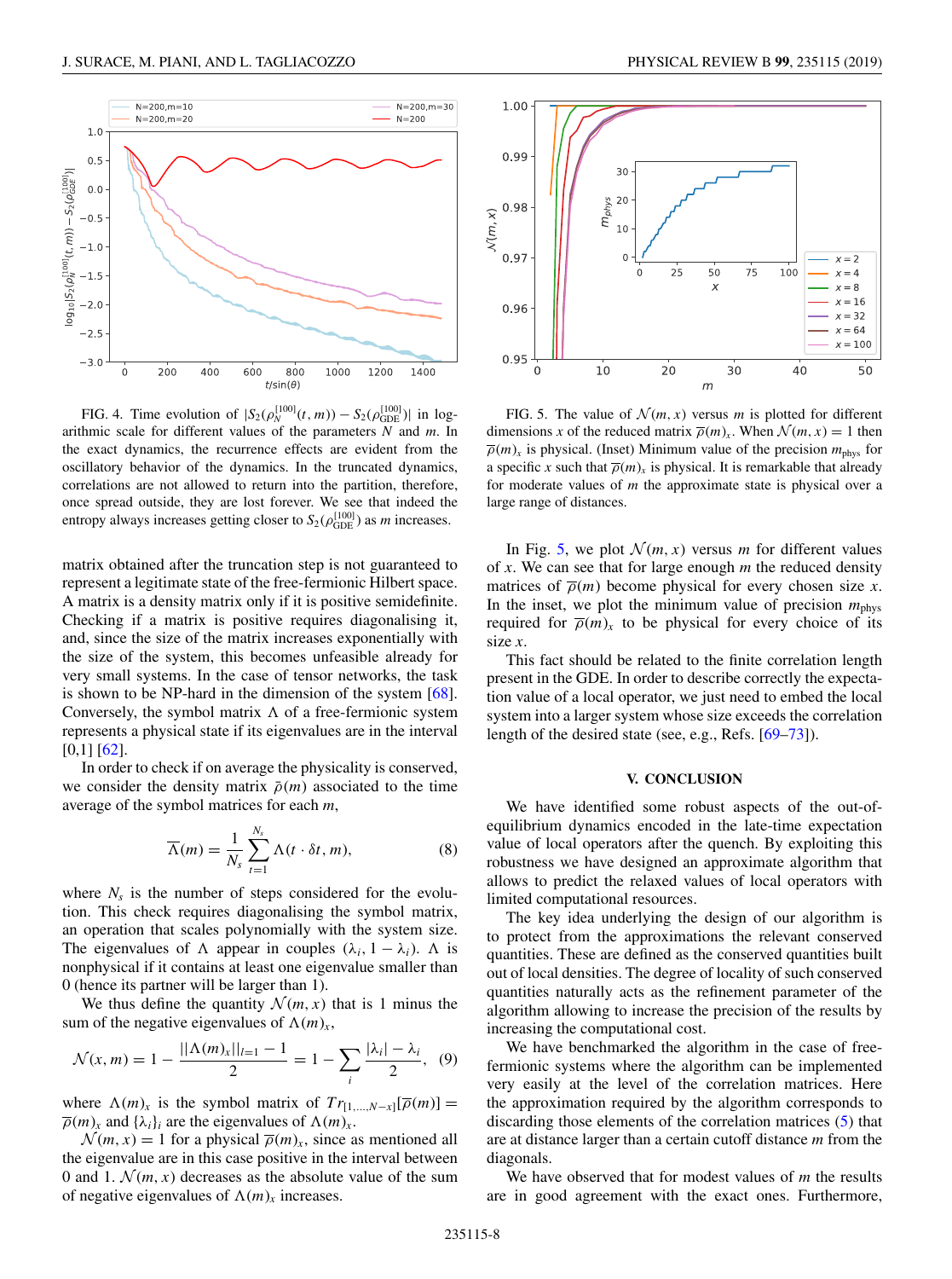<span id="page-8-0"></span>their precision improves exponentially as we increase the computational resources.

The next step is to check if the same picture holds in the presence of strong interactions both in the integrable and nonintegrable scenarios, by implementing the generic version of the algorithm using tensor networks along the lines of the scheme presented in Fig. [1.](#page-2-0) It would also be interesting to compare and relate this approach with the existing complementary one proposed in Refs. [\[17](#page-9-0)[,26,74–78\]](#page-10-0).

### **ACKNOWLEDGMENTS**

We acknowledge the discussion on the topic with Frank Verstraete, Marie Carmen Banuls, and Frank Pollman. J.S. was supported by the doctoral training partnership of EPSRC (DTP 2016-2017) Studentship N.1812047 at the University of Strathclyde. L.T. was supported by Ramon y Cajal program of the MICINN of the Spanish Government. While this paper was under review several proposals have appeared that design and benchmark alternative algorithms for simulating the longtime dynamics of the many-body systems efficiently [\[79–81\]](#page-10-0).

### **APPENDIX A: FERMIONIC GAUSSIAN SYSTEMS**

The generic quadratic (or Gaussian) fermionic Hamiltonian on *N* sites can be written as

$$
H = \frac{1}{2} \sum_{i,j=1}^{N-1} [A_{i,j} a_i^{\dagger} a_j - \overline{A}_{i,j} a_i a_j^{\dagger} + B_{i,j} a_i a_j - \overline{B}_{i,j} a_i^{\dagger} a_j^{\dagger}], \text{ (A1)}
$$

where  $A_{i,j}, B_{i,j} \in \mathbb{C}$ ,  $A = A^{\dagger}, B^{T} = -B$  and the annihilation and creation operators  $a_i$  and  $a_i^{\dagger}$  obey the anticommutation relations  $\{a_i^{\dagger}, a_j\} = \delta_{i,j}, \{a_i^{\dagger}, a_j^{\dagger}\} = \{a_i, a_j\} = 0.$ 

In the main text, we restricted to the single parameter Hamiltonian  $H(\theta)$  [\(4\)](#page-4-0) defined by the matrices

$$
A(\theta)_{i,j} = -f_{N,i,j} \sin(\theta) (\delta_{i+1,j} + \delta_{i,j+1}) - 2 \cos(\theta) \delta_{i,i},
$$
  
\n
$$
B(\theta)_{i,j} = f_{N,i,j} \sin(\theta) (\delta_{i+1,j} - \delta_{i,j+1}),
$$
\n(A2)

with the term

$$
f_{N,i,j} = \begin{cases} -(-1)^{(N)}, & \text{if } i \vee j = N\\ 1, & \text{otherwise} \end{cases}
$$
 (A3)

necessary for the antisymmetrisation with periodic boundary condition.

This one parameter Hamiltonian is the mapping to fermions of the 1D transverse field Ising model on *N* sites and periodic boundary condition

$$
H(\theta) = -\sin(\theta) \sum_{i=0}^{N-1} \sigma_i^x \sigma_{i+1}^x - \cos(\theta) \sum_{i=0}^{N-1} \sigma_i^z,
$$
 (A4)

where  $(\sigma_i^x, \sigma_i^x, \sigma_i^z)$  are the Pauli matrices on site *i*,  $\theta \in [0, \frac{\pi}{2}]$ and *N* is the number of sites [\[82\]](#page-10-0).

A fermionic Gaussian state is a ground or thermal state of a quadratic fermionic Hamiltonian. Using Wick's theorem it is possible to show that Gaussian states are completely characterized by the collection of their two-point correlators

$$
\Lambda_{i,j}^{TL} = \text{Tr}[\rho a_i^{\dagger} a_j],\tag{A5}
$$

$$
\Lambda_{i,j}^{TR} = \text{Tr}[\rho a_i^{\dagger} a_j^{\dagger}],\tag{A6}
$$

where the correlators  $\text{Tr}[\rho a_i^{\dagger} a_j]$  and  $\text{Tr}[\rho a_i^{\dagger} a_j^{\dagger}]$  are said to be a correlators at distance  $d_{i,j}$ , where  $d_{i,j} \equiv \min(|i - j|,$  $|N - (i - j)|$ ). We have that  $\Lambda^{TL}$  is Hermitian and  $\Lambda^{TR}$  is skew-symmetric. The two-point correlators can be arranged in the block matrix

$$
\Lambda = \left[ \begin{array}{cc} \Lambda^{TL} & \Lambda^{TR} \\ -\Lambda^{TR^*} & \mathbb{I} - \Lambda^{TL^T} \end{array} \right],
$$

called the symbol matrix  $[61]$ . The symbol matrix is Hermitian and for any admissible symbol matrix of a physical fermionic system, the eigenvalues have to be in the interval [0,1].

The two-point correlators of translational invariant states depend only on the distance, thus the elements  $\Lambda_{i,j}^{TL}$  simplify to elements of the circulant matrices  $\Lambda_{d_{i,j}}^{TL}$  which depend only on the distance between the indices.

The space of Gaussian states is closed under evolution induced by quadratic Hamiltonians, thus, if we start with a Gaussian state and evolve it with a Hamiltonian of the form  $(A1)$  the knowledge of  $\Lambda$  at any time would completely characterize the state of the system.

The reduced state over a set of sites *S* is still a Gaussian state and it is characterized by the symbol matrix of all the two-point correlators with support on *S*.

## **APPENDIX B: GAUSSIAN EVOLUTION OF FERMIONIC GAUSSIAN STATES**

A generic Gaussian fermionic Hamiltonian *H* of the form  $(A1)$  can always be brought in the form

$$
H = \frac{1}{2} \sum_{k=0}^{N-1} \epsilon_k (b_k^{\dagger} b_k - b_k b_k^{\dagger})
$$
 (B1)

for a specific set of fermionic annihilation and creation operators  $\vec{b_k}, \vec{b_k^{\dagger}}$ .

The time evolution of the operators  $b_k$ ,  $b_k^{\dagger}$  with the Hamiltonian  $H$  is easily computed as

$$
b_k(t) = e^{-i\epsilon_k}tb_i,
$$
  
\n
$$
b_k^{\dagger}(t) = e^{i\epsilon_k}tb_k^{\dagger}.
$$
\n(B2)

Given a symbol matrix  $\Lambda$  expressed on the basis of the fermionic annihilation and creation operators  $a_i$ ,  $a_i^{\dagger}$ , there exist unitary operation that allows one to express  $\Lambda$  on the basis of  $b_k$ ,  $b_k^{\dagger}$ . In term of these operators, the submatrices of  $\Lambda$  can be written as

$$
\Lambda_{k,l}^{TL} = \text{Tr}[\rho b_k^{\dagger} b_l],
$$
  
\n
$$
\Lambda_{k,l}^{TR} = \text{Tr}[\rho b_k^{\dagger} b_l^{\dagger}].
$$
\n(B3)

Using this representation, one is able to compute the time evolution of the correlation matrix elements as

$$
\Lambda_{k,l}^{TL}(t) = e^{i(\epsilon_k - \epsilon_l)} \Lambda_{k,l}^{TL},
$$
\n
$$
\Lambda_{k,l}^{TR}(t) = e^{i(\epsilon_k + \epsilon_l)} \Lambda_{k,l}^{TR}.
$$
\n(B4)

One can then return to the basis of the annihilation and creation operators  $a_i$ ,  $a_i^{\dagger}$ .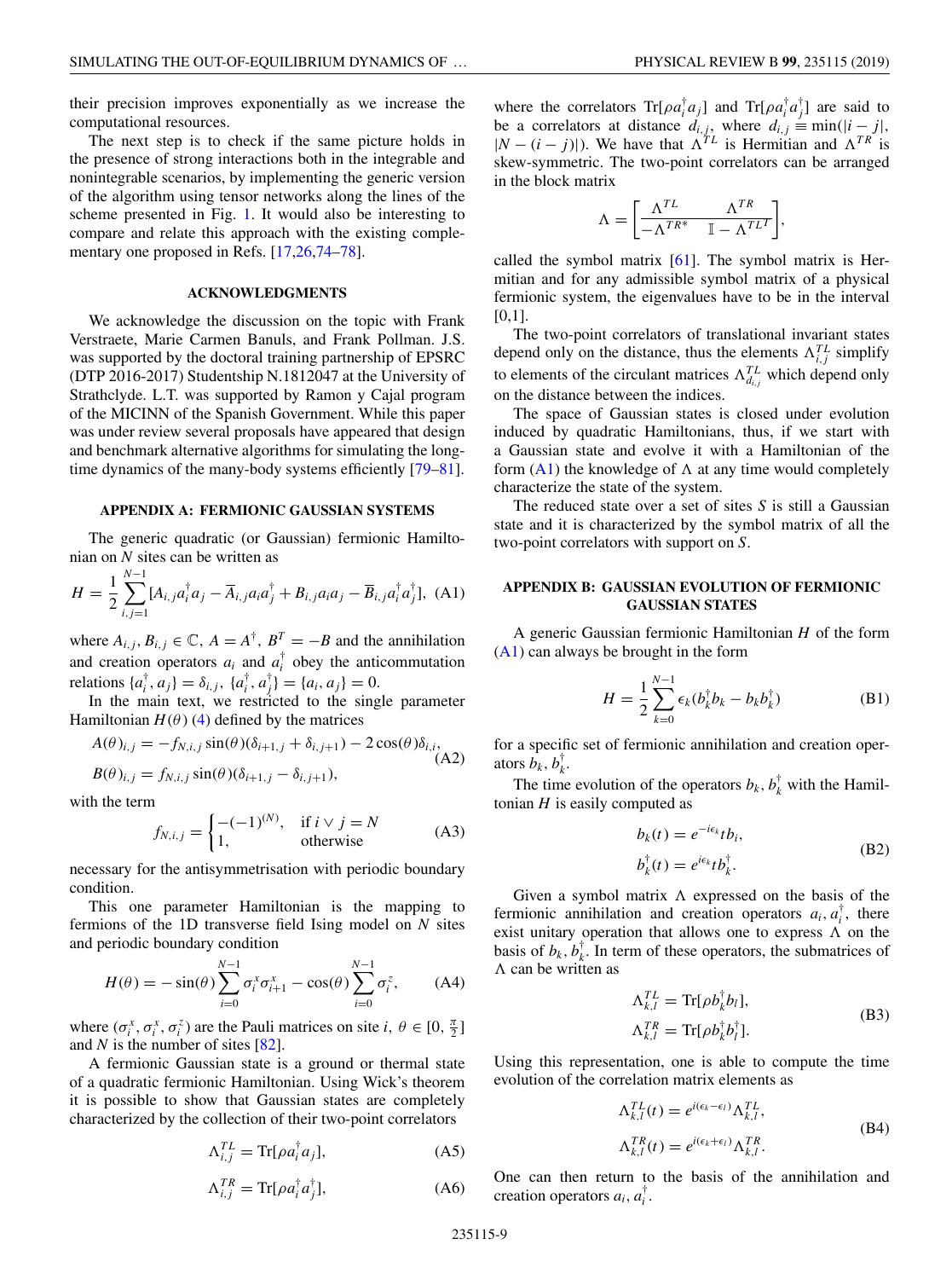<span id="page-9-0"></span>

FIG. 6. The difference  $|e(m) - \langle n \rangle_{GDE}|$ , where  $e(m)$  is the equilibrium value of the local observable *n* for the truncated evolution of parameter *m* in the corresponding quench (different quenches correspond to different colors) and  $\langle n \rangle_{\text{GDE}}$  is the value of *n* computed on the corresponding GDE. (Inset) We plot the same data of the main figure, with a suitable scale, in order to check the validity of the ansatz [\(7\)](#page-6-0).

# **APPENDIX C: NUMERICAL RESULTS FOR DIFFERENT QUENCHES**

We checked the algorithm for different quenches of the Hamiltonian [\(4\)](#page-4-0). In the main text, we analysed the dynamic for a quench above the critical point  $(\theta = \frac{\pi}{4})$ . We study the dynamics for quenches below the critical point  $(\theta : \frac{\pi}{4} - 0.1 \rightarrow \frac{\pi}{4} - 0.3)$  and across the critical point  $(\theta : \frac{\pi}{4} - 0.1 \rightarrow \frac{\pi}{4} + 0.3)$ . In Fig. 6, we plot the difference  $|e(m) - \langle n \rangle_{\text{GDE}}|$ , where  $e(m)$  is the equilibrium value of the local observable *n* for the truncated evolution of parameter *m* in the corresponding quench (different quenches correspond to different colors). The linear trend in the inset confirms the validity of the ansatz [\(7\)](#page-6-0).

# **APPENDIX D: OBSERVABLES INDEPENDENT LOCAL CONVERGENCE**

We checked the local convergence of the two-site reduced density matrices  $\rho_N^{[2]}(m, t) := Tr_{[3,...,N]}[\rho_N(m, t)]$ 

- [1] G. Parisi, *Statistical Field Theory* (Addison-Wesley, 1988).
- [2] M. B. Hastings, [J. Stat. Mech.: Theory Exp.](https://doi.org/10.1088/1742-5468/2007/08/P08024) [\(2007\)](https://doi.org/10.1088/1742-5468/2007/08/P08024) [P08024.](https://doi.org/10.1088/1742-5468/2007/08/P08024)
- [3] [M. M. Wolf, F. Verstraete, M. B. Hastings, and J. I. Cirac,](https://doi.org/10.1103/PhysRevLett.100.070502) *Phys.* Rev. Lett. **[100](https://doi.org/10.1103/PhysRevLett.100.070502)**, [070502](https://doi.org/10.1103/PhysRevLett.100.070502) [\(2008\)](https://doi.org/10.1103/PhysRevLett.100.070502).
- [4] J. Eisert, M. Cramer, and M. B. Plenio, [Rev. Mod. Phys.](https://doi.org/10.1103/RevModPhys.82.277) **[82](https://doi.org/10.1103/RevModPhys.82.277)**, [277](https://doi.org/10.1103/RevModPhys.82.277) [\(2010\)](https://doi.org/10.1103/RevModPhys.82.277).
- [5] G. Vidal, [Phys. Rev. Lett.](https://doi.org/10.1103/PhysRevLett.91.147902) **[91](https://doi.org/10.1103/PhysRevLett.91.147902)**, [147902](https://doi.org/10.1103/PhysRevLett.91.147902) [\(2003\)](https://doi.org/10.1103/PhysRevLett.91.147902).
- [6] U. Schollwöck, [Ann. Phys. \(NY\)](https://doi.org/10.1016/j.aop.2010.09.012) **[326](https://doi.org/10.1016/j.aop.2010.09.012)**, [96](https://doi.org/10.1016/j.aop.2010.09.012) [\(2011\)](https://doi.org/10.1016/j.aop.2010.09.012).
- [7] J. Eisert, Model. Simul. **3**, 39 (2013).
- [8] S. R. White, [Phys. Rev. B](https://doi.org/10.1103/PhysRevB.48.10345) **[48](https://doi.org/10.1103/PhysRevB.48.10345)**, [10345](https://doi.org/10.1103/PhysRevB.48.10345) [\(1993\)](https://doi.org/10.1103/PhysRevB.48.10345).
- [9] S. R. White, [Phys. Rev. Lett.](https://doi.org/10.1103/PhysRevLett.69.2863) **[69](https://doi.org/10.1103/PhysRevLett.69.2863)**, [2863](https://doi.org/10.1103/PhysRevLett.69.2863) [\(1992\)](https://doi.org/10.1103/PhysRevLett.69.2863).
- [10] R. Orús, [Annal. Phys.](https://doi.org/10.1016/j.aop.2014.06.013) **[349](https://doi.org/10.1016/j.aop.2014.06.013)**, [117](https://doi.org/10.1016/j.aop.2014.06.013) [\(2014\)](https://doi.org/10.1016/j.aop.2014.06.013).
- [11] P. Calabrese and J. Cardy, [J. Stat. Mech.: Theory Exp.](https://doi.org/10.1088/1742-5468/2005/04/P04010) [\(2005\)](https://doi.org/10.1088/1742-5468/2005/04/P04010) [P04010.](https://doi.org/10.1088/1742-5468/2005/04/P04010)



FIG. 7. Time evolution of the logarithm of the trace distance  $\mathcal{D}(\rho_N^{[2]}(m, t), \rho_{\text{GDE}}^{[2]})$ . Both the exact dynamics as the truncated dynamics locally converge towards the GDE.

towards the two-site reduced density matrix of the GDE  $\rho_{\rm GDE}^{[2]} := Tr_{[3,...,N]}[\rho_{\rm GDE}].$ 

In Fig. 7, we plot the time evolution of the logarithm of the trace distance

$$
\mathcal{D}\big(\rho_N^{[2]}(m,t),\rho_{\rm GDE}^{[2]}\big) = \frac{1}{2}Tr\big[\big|\rho_N^{[2]}(m,t) - \rho_{\rm GDE}^{[2]}\big|\big].\tag{D1}
$$

The trace distance is a measure of the maximum probability of distinguishing between two states with an optimal measurement.

The two dotted lines are the linear fits for the two distances. The  $2 \times 2$  reduced system, both for the exact as for the truncated dynamics, converge towards the  $2 \times 2$  reduced system of the GDE with a similar trend as the one observed in the observable dependent scenario of Fig. [3.](#page-6-0)

- [12] [G. De Chiara, S. Montangero, P. Calabrese, and R. Fazio,](https://doi.org/10.1088/1742-5468/2006/03/P03001) J. Stat. Mech.: Theory Exp. [\(2006\)](https://doi.org/10.1088/1742-5468/2006/03/P03001) [P03001.](https://doi.org/10.1088/1742-5468/2006/03/P03001)
- [13] A. M. Läuchli and C. Kollath, [J. Stat. Mech.: Theory Exp.](https://doi.org/10.1088/1742-5468/2008/05/P05018) [\(2008\)](https://doi.org/10.1088/1742-5468/2008/05/P05018) [P05018.](https://doi.org/10.1088/1742-5468/2008/05/P05018)
- [14] H. Kim and D. A. Huse, [Phys. Rev. Lett.](https://doi.org/10.1103/PhysRevLett.111.127205) **[111](https://doi.org/10.1103/PhysRevLett.111.127205)**, [127205](https://doi.org/10.1103/PhysRevLett.111.127205) [\(2013\)](https://doi.org/10.1103/PhysRevLett.111.127205).
- [15] M. Fagotti and M. Collura, [arXiv:1507.02678.](http://arxiv.org/abs/arXiv:1507.02678)
- [16] M. Kormos, M. Collura, G. Takács, and P. Calabrese, [Nat. Phys.](https://doi.org/10.1038/nphys3934) **[13](https://doi.org/10.1038/nphys3934)**, [246](https://doi.org/10.1038/nphys3934) [\(2017\)](https://doi.org/10.1038/nphys3934).
- [17] C. W. von Keyserlingk, T. Rakovszky, F. Pollmann, and S. L. Sondhi, [Phys. Rev. X](https://doi.org/10.1103/PhysRevX.8.021013) **[8](https://doi.org/10.1103/PhysRevX.8.021013)**, [021013](https://doi.org/10.1103/PhysRevX.8.021013) [\(2018\)](https://doi.org/10.1103/PhysRevX.8.021013).
- [18] M. Collura, M. Kormos, and G. Takacs, [Phys. Rev. A](https://doi.org/10.1103/PhysRevA.98.053610) **[98](https://doi.org/10.1103/PhysRevA.98.053610)**, [053610](https://doi.org/10.1103/PhysRevA.98.053610) [\(2018\)](https://doi.org/10.1103/PhysRevA.98.053610).
- [19] S. Trotzky, Y.-A. Chen, A. Flesch, I. P. McCulloch, U. Schollwöck, J. Eisert, and I. Bloch, [Nat. Phys.](https://doi.org/10.1038/nphys2232) **[8](https://doi.org/10.1038/nphys2232)**, [325](https://doi.org/10.1038/nphys2232) [\(2012\)](https://doi.org/10.1038/nphys2232).